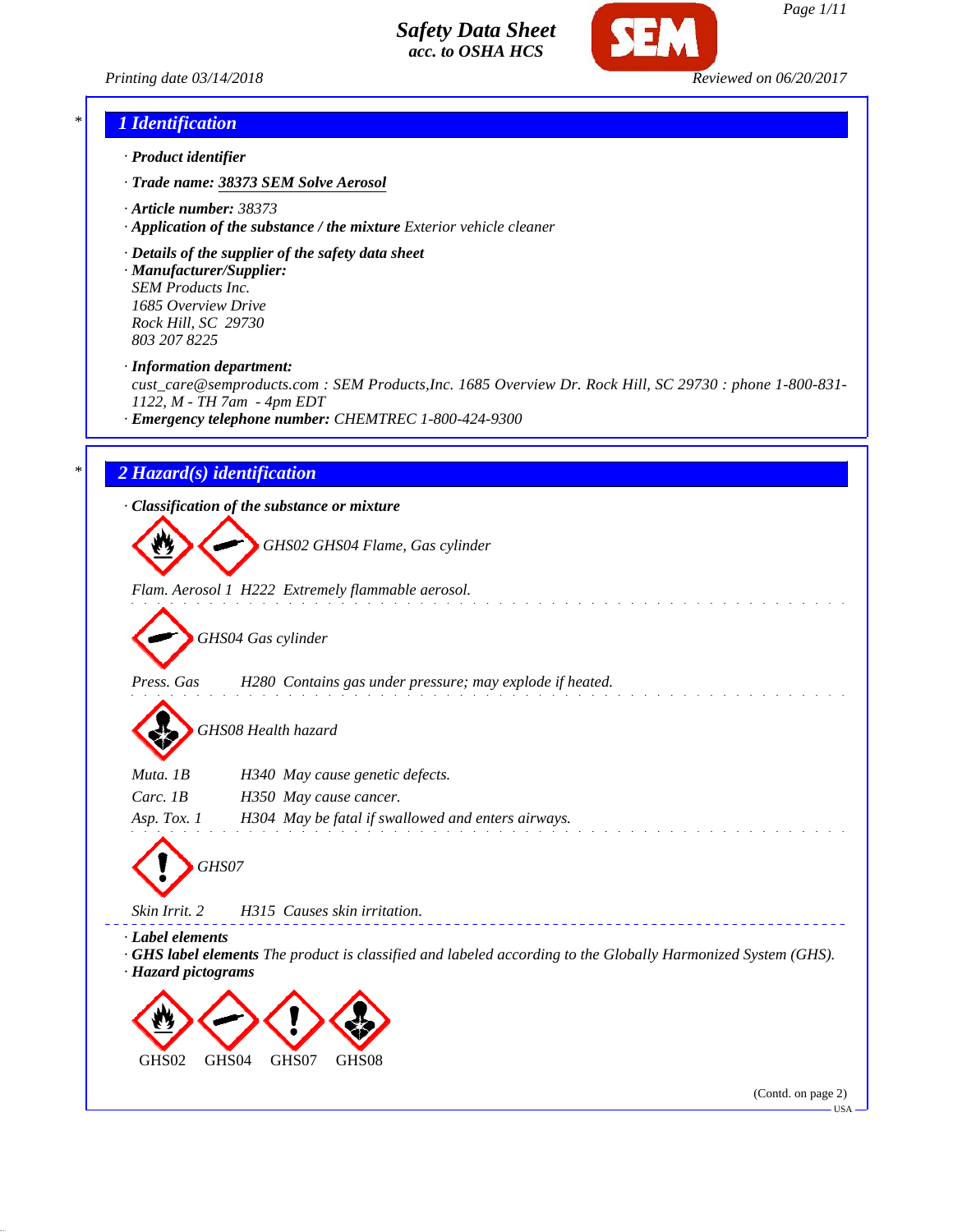*Printing date 03/14/2018 Reviewed on 06/20/2017*

**SEM** 

*Trade name: 38373 SEM Solve Aerosol*

|                       | (Contd. of page 1)                                                                                  |
|-----------------------|-----------------------------------------------------------------------------------------------------|
|                       | · Signal word Danger                                                                                |
|                       | · Hazard-determining components of labeling:                                                        |
|                       | Solvent naphtha (petroleum), light aliph.                                                           |
|                       | · Hazard statements                                                                                 |
|                       | H222 Extremely flammable aerosol.                                                                   |
|                       | H280 Contains gas under pressure; may explode if heated.                                            |
|                       | H315 Causes skin irritation.                                                                        |
|                       | H340 May cause genetic defects.                                                                     |
|                       | H350 May cause cancer.                                                                              |
|                       | H304 May be fatal if swallowed and enters airways.                                                  |
|                       | · Precautionary statements                                                                          |
| <i>P201</i>           | Obtain special instructions before use.                                                             |
| P202                  | Do not handle until all safety precautions have been read and understood.                           |
| <i>P210</i>           | Keep away from heat/sparks/open flames/hot surfaces. - No smoking.                                  |
| P211                  | Do not spray on an open flame or other ignition source.                                             |
| P <sub>251</sub>      | Pressurized container: Do not pierce or burn, even after use.                                       |
| P <sub>264</sub>      | Wash thoroughly after handling.                                                                     |
| P <sub>280</sub>      | Wear protective gloves/protective clothing/eye protection/face protection.                          |
|                       | P301+P310 If swallowed: Immediately call a poison center/doctor.                                    |
| P321                  | Specific treatment (see on this label).                                                             |
| P331                  | Do NOT induce vomiting.                                                                             |
|                       | P302+P352 If on skin: Wash with plenty of water.                                                    |
|                       | P308+P313 IF exposed or concerned: Get medical advice/attention.                                    |
|                       | P362+P364 Take off contaminated clothing and wash it before reuse.                                  |
|                       | P332+P313 If skin irritation occurs: Get medical advice/attention.                                  |
| P <sub>405</sub>      | Store locked up.                                                                                    |
|                       | P410+P403 Protect from sunlight. Store in a well-ventilated place.                                  |
|                       | P410+P412 Protect from sunlight. Do not expose to temperatures exceeding $50^{\circ}$ C/122°F.      |
| <i>P501</i>           | Dispose of contents/container in accordance with local/regional/national/international regulations. |
|                       | · Classification system:                                                                            |
|                       | $\cdot$ NFPA ratings (scale 0 - 4)                                                                  |
|                       | $Health = 1$                                                                                        |
|                       | $Fire = 4$                                                                                          |
|                       | $Reactivity = 3$                                                                                    |
|                       |                                                                                                     |
|                       | $\cdot$ HMIS-ratings (scale $0 - 4$ )                                                               |
| <b>HEALTH</b>         | $^*1$<br>$Health = *1$                                                                              |
| <b>FIRE</b>           | $4 \blacksquare$<br>$Fire = 4$                                                                      |
|                       | REACTIVITY 3 Reactivity = 3                                                                         |
|                       |                                                                                                     |
| $\cdot$ Other hazards |                                                                                                     |
|                       | · Results of PBT and vPvB assessment                                                                |
|                       | · PBT: Not applicable.                                                                              |
|                       | $\cdot$ vPvB: Not applicable.                                                                       |
|                       |                                                                                                     |
|                       |                                                                                                     |
|                       | <b>3 Composition/information on ingredients</b>                                                     |
|                       | · Chemical characterization: Mixtures                                                               |
|                       |                                                                                                     |

*· Description:*

*Mixture: consisting of the following components.*

(Contd. on page 3)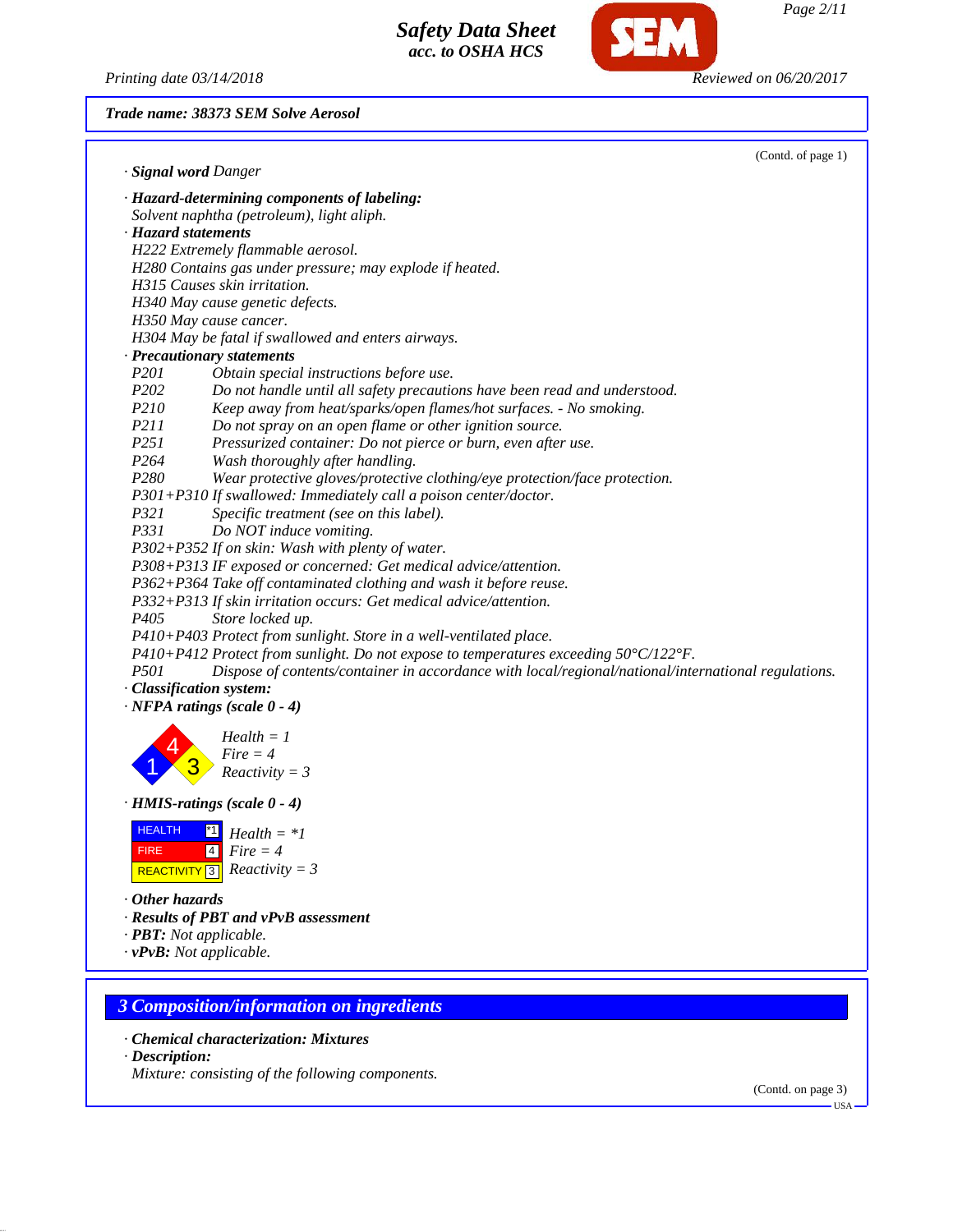

*Page 3/11*

*Printing date 03/14/2018 Reviewed on 06/20/2017*

*Trade name: 38373 SEM Solve Aerosol*

| Weight percentages            |                                                      | (Contd. of page 2) |
|-------------------------------|------------------------------------------------------|--------------------|
| $\cdot$ Dangerous components: |                                                      |                    |
|                               | 64742-89-8 Solvent naphtha (petroleum), light aliph. | $60 - 70\%$        |
|                               | 68476-86-8 Petroleum gases, liquefied, sweetened     | $13 - 30\%$        |
| $1330-20-7$ xylene            |                                                      | $13 - 30\%$        |
|                               |                                                      |                    |

### *\* 4 First-aid measures*

#### *· Description of first aid measures*

- *· After inhalation: In case of unconsciousness place patient stably in side position for transportation.*
- *· After skin contact: Immediately wash with water and soap and rinse thoroughly.*
- *· After eye contact: Rinse opened eye for several minutes under running water.*
- *· After swallowing: If symptoms persist consult doctor.*
- *· Information for doctor:*
- *· Most important symptoms and effects, both acute and delayed No further relevant information available.*
- *· Indication of any immediate medical attention and special treatment needed*
- *No further relevant information available.*

### *\* 5 Fire-fighting measures*

- *· Extinguishing media*
- *· Suitable extinguishing agents:*
- *CO2, extinguishing powder or water spray. Fight larger fires with water spray or alcohol resistant foam.*
- *· Special hazards arising from the substance or mixture No further relevant information available.*
- *· Advice for firefighters*
- *· Protective equipment: No special measures required.*

### *\* 6 Accidental release measures*

| · Personal precautions, protective equipment and emergency procedures                                                   |                    |
|-------------------------------------------------------------------------------------------------------------------------|--------------------|
| Wear protective equipment. Keep unprotected persons away.<br>· Environmental precautions: No special measures required. |                    |
| · Methods and material for containment and cleaning up:                                                                 |                    |
| Dispose contaminated material as waste according to item 13.                                                            |                    |
| Ensure adequate ventilation.                                                                                            |                    |
| · Reference to other sections                                                                                           |                    |
| See Section 7 for information on safe handling.                                                                         |                    |
| See Section 8 for information on personal protection equipment.                                                         |                    |
| See Section 13 for disposal information.                                                                                |                    |
| · Protective Action Criteria for Chemicals                                                                              |                    |
| $\cdot$ PAC-1:                                                                                                          |                    |
| $1330 - 20 - 7$ <i>xylene</i>                                                                                           | 130 ppm            |
| $\cdot$ PAC-2:                                                                                                          |                    |
| $1330 - 20 - 7$ xylene                                                                                                  | $\sqrt{920}$ * ppm |
|                                                                                                                         | (Contd. on page 4) |
|                                                                                                                         | $USA -$            |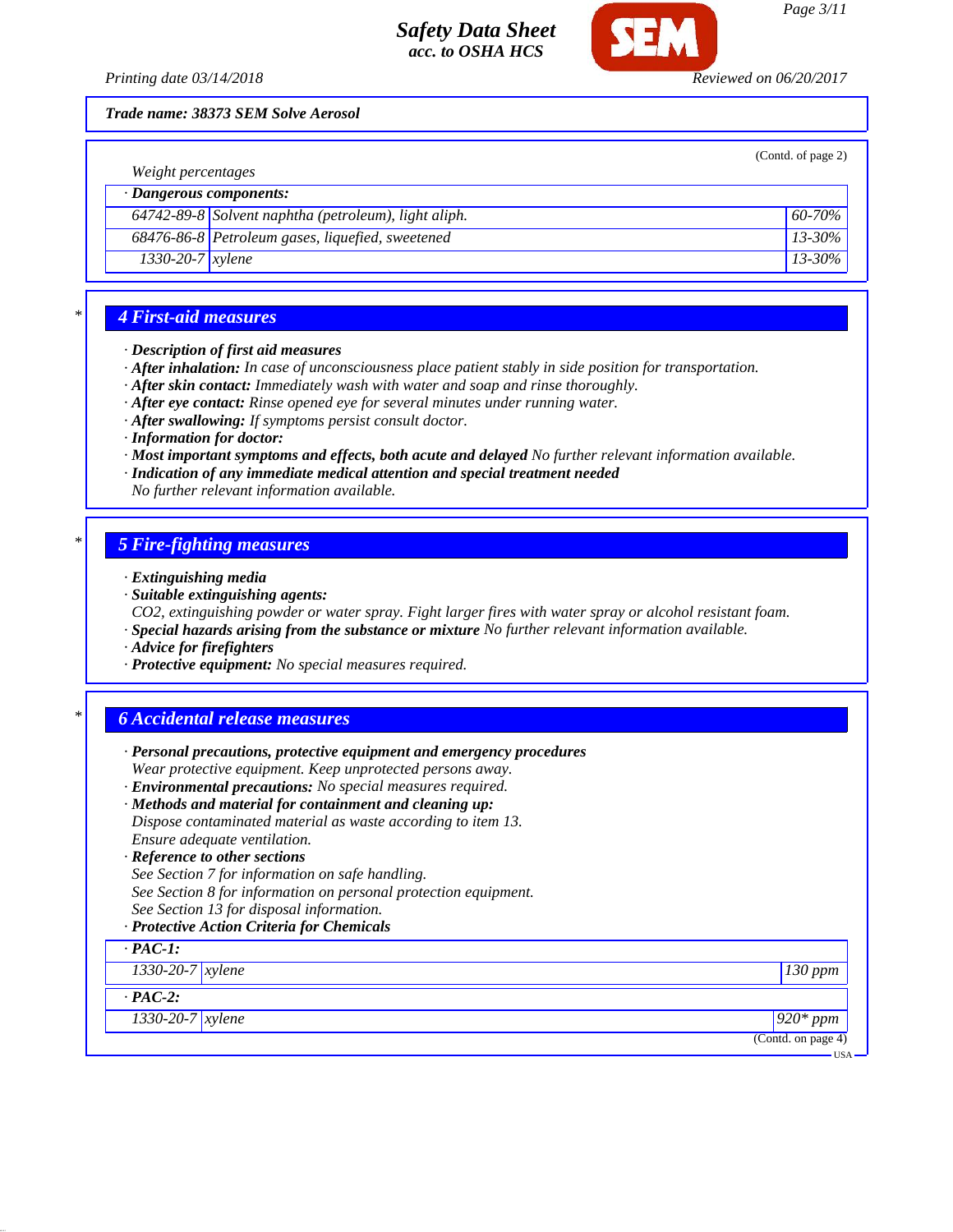

*Page 4/11*

*Printing date 03/14/2018 Reviewed on 06/20/2017*

*Trade name: 38373 SEM Solve Aerosol*

*· PAC-3: 1330-20-7 xylene 2500\* ppm*

(Contd. of page 3)

# *\* 7 Handling and storage*

#### *· Handling:*

*· Precautions for safe handling No special measures required.*

*Ensure good ventilation/exhaustion at the workplace.*

#### *· Information about protection against explosions and fires:*

*Do not spray on a naked flame or any incandescent material.*

*Keep ignition sources away - Do not smoke.*

*Pressurized container: protect from sunlight and do not expose to temperatures exceeding 50°C, i.e. electric lights. Do not pierce or burn, even after use.*

*· Conditions for safe storage, including any incompatibilities*

*· Storage:*

- *· Requirements to be met by storerooms and receptacles:*
- *Observe official regulations on storing packagings with pressurized containers.*
- *· Information about storage in one common storage facility: Not required.*
- *· Further information about storage conditions: Keep receptacle tightly sealed.*
- *· Specific end use(s) No further relevant information available.*

## *\* 8 Exposure controls/personal protection*

*· Additional information about design of technical systems: No further data; see item 7.*

*· Control parameters*

*· Components with limit values that require monitoring at the workplace:*

*The following constituent is the only constituent of the product which has a PEL, TLV or other recommended exposure limit.*

*At this time, the other constituents have no known exposure limits.*

#### *1330-20-7 xylene*

*PEL Long-term value: 435 mg/m³, 100 ppm*

*REL Short-term value: 655 mg/m³, 150 ppm Long-term value: 435 mg/m³, 100 ppm*

*TLV Short-term value: 651 mg/m³, 150 ppm Long-term value: 434 mg/m³, 100 ppm BEI*

### *· Ingredients with biological limit values:*

*1330-20-7 xylene*

*BEI 1.5 g/g creatinine Medium: urine*

*Time: end of shift*

*Parameter: Methylhippuric acids*

*· Additional information: The lists that were valid during the creation were used as basis.*

(Contd. on page 5)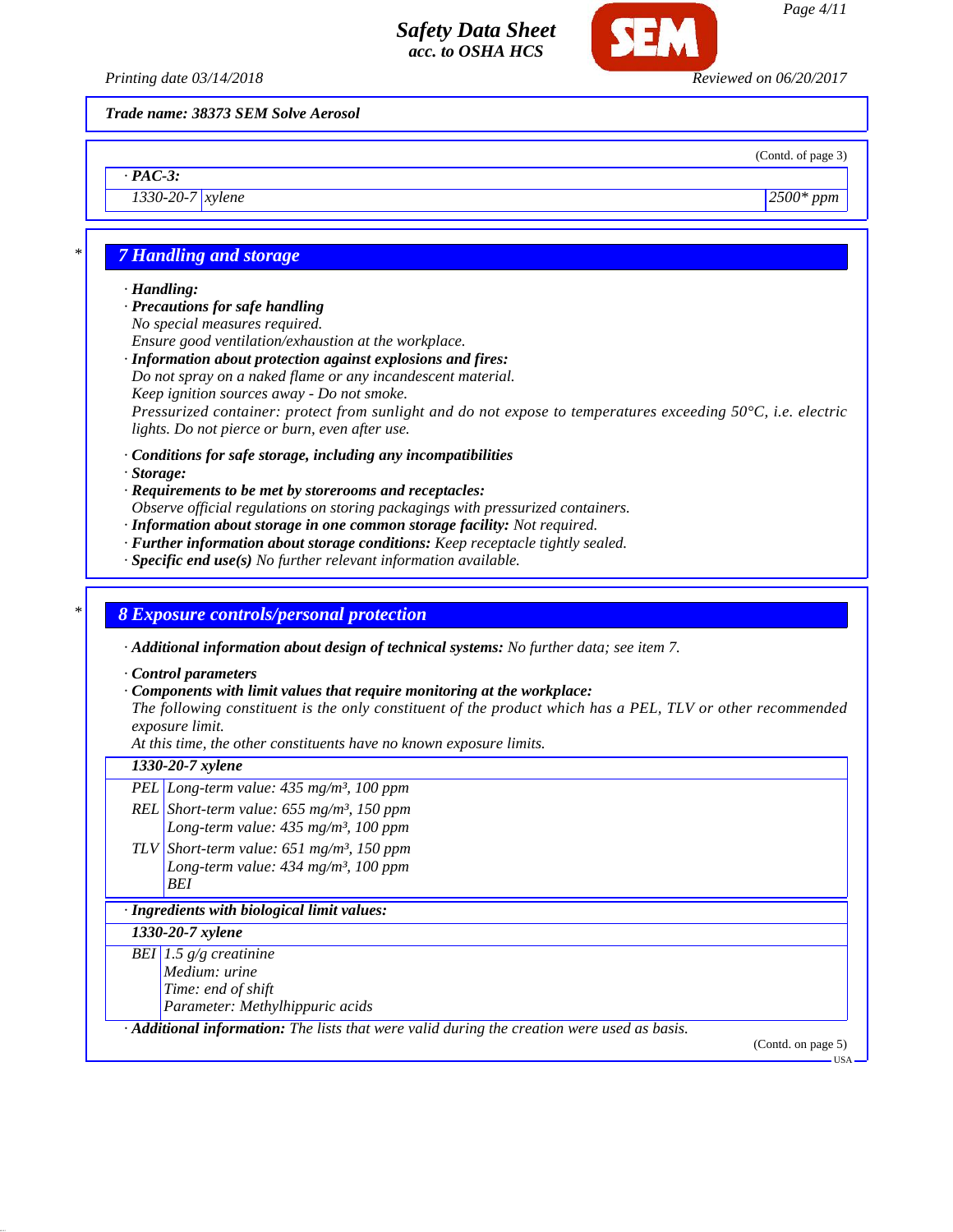*Page 5/11*

*Printing date 03/14/2018 Reviewed on 06/20/2017*

#### *Trade name: 38373 SEM Solve Aerosol*

(Contd. of page 4)

- *· Exposure controls*
- *· Personal protective equipment:*

*· General protective and hygienic measures: Keep away from foodstuffs, beverages and feed. Immediately remove all soiled and contaminated clothing. Wash hands before breaks and at the end of work. Store protective clothing separately. Avoid contact with the skin. Avoid contact with the eyes and skin.*

*· Breathing equipment:*

*In case of brief exposure or low pollution use respiratory filter device. In case of intensive or longer exposure use respiratory protective device that is independent of circulating air.*

*· Protection of hands:*

*Due to missing tests no recommendation to the glove material can be given for the product/ the preparation/ the chemical mixture.*

*Selection of the glove material on consideration of the penetration times, rates of diffusion and the degradation*



*Protective gloves*

*The glove material has to be impermeable and resistant to the product/ the substance/ the preparation. · Material of gloves*

*The selection of the suitable gloves does not only depend on the material, but also on further marks of quality and varies from manufacturer to manufacturer. As the product is a preparation of several substances, the resistance of the glove material can not be calculated in advance and has therefore to be checked prior to the application.*

*· Penetration time of glove material*

*The exact break trough time has to be found out by the manufacturer of the protective gloves and has to be observed.*

*· Eye protection:*



*Tightly sealed goggles*

| · Information on basic physical and chemical properties<br><b>General Information</b> |                                    |  |
|---------------------------------------------------------------------------------------|------------------------------------|--|
| $\cdot$ Appearance:                                                                   |                                    |  |
| Form:                                                                                 | Aerosol                            |  |
| Color:                                                                                | According to product specification |  |
| $\cdot$ Odor:                                                                         | Characteristic                     |  |
| · Odor threshold:                                                                     | Not determined.                    |  |
| $\cdot$ pH-value:                                                                     | Not determined.                    |  |
| $\cdot$ Change in condition                                                           |                                    |  |
| Melting point/Melting range:                                                          | Undetermined.                      |  |
| <b>Boiling point/Boiling range:</b>                                                   | 131 °C                             |  |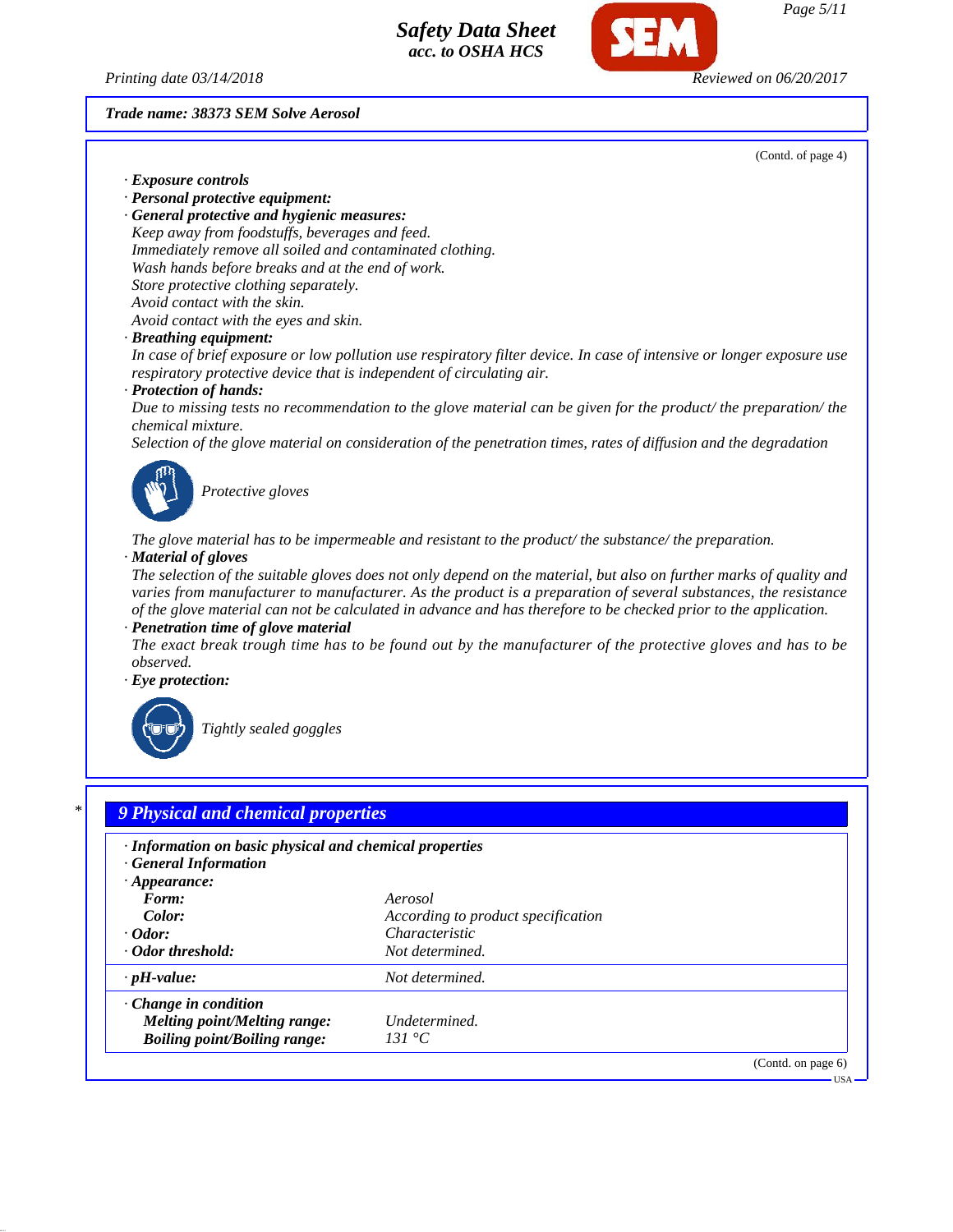

*Printing date 03/14/2018 Reviewed on 06/20/2017*

*Trade name: 38373 SEM Solve Aerosol*

|                                                                                                       | (Contd. of page 5)                                                                   |
|-------------------------------------------------------------------------------------------------------|--------------------------------------------------------------------------------------|
| · Flash point:                                                                                        | -103 °C                                                                              |
| · Flammability (solid, gaseous):                                                                      | Not applicable.                                                                      |
| · Ignition temperature:                                                                               | 500 °C                                                                               |
| · Decomposition temperature:                                                                          | Not determined.                                                                      |
| · Auto igniting:                                                                                      | Product is not selfigniting.                                                         |
| · Danger of explosion:                                                                                | In use, may form flammable/explosive vapour-air mixture.                             |
| $\cdot$ Explosion limits:<br>Lower:<br><b>Upper:</b>                                                  | $1.1$ Vol %<br>9.5 Vol %                                                             |
| $\cdot$ Vapor pressure at 20 $\cdot$ C:                                                               | $14$ hPa                                                                             |
| $\cdot$ Density at 20 $\cdot$ C:<br>· Relative density<br>· Vapor density<br>$\cdot$ Evaporation rate | $0.70363$ g/cm <sup>3</sup><br>Not determined.<br>Not determined.<br>Not applicable. |
| · Solubility in / Miscibility with<br>Water:                                                          | Not miscible or difficult to mix.                                                    |
| · Partition coefficient (n-octanol/water): Not determined.                                            |                                                                                      |
| · Viscosity:<br>Dynamic:<br>Kinematic:                                                                | Not determined.<br>Not determined.                                                   |
| · Solvent content:<br>Organic solvents:<br><b>VOC</b> content:                                        | 100.0%<br>100.00 %<br>703.6 g/l / 5.87 lb/gl                                         |
| <b>Solids content:</b><br>Other information                                                           | $0.0\%$<br>No further relevant information available.                                |

# *\* 10 Stability and reactivity*

*· Reactivity No further relevant information available.*

*· Chemical stability*

*· Thermal decomposition / conditions to be avoided: No decomposition if used according to specifications.*

*· Possibility of hazardous reactions No dangerous reactions known.*

*· Conditions to avoid No further relevant information available.*

- *· Incompatible materials: No further relevant information available.*
- *· Hazardous decomposition products: No dangerous decomposition products known.*

(Contd. on page 7)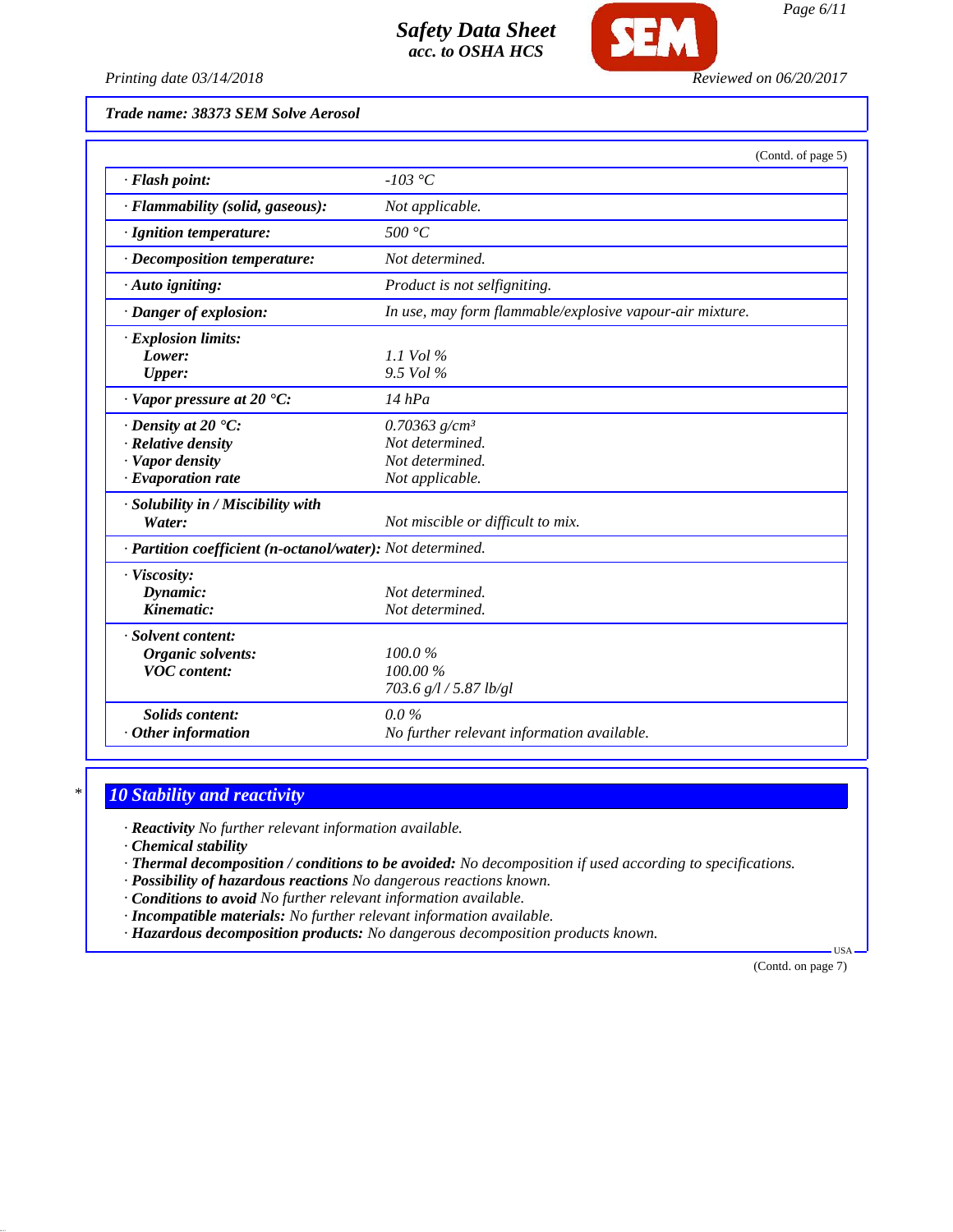



*Page 7/11*

*Trade name: 38373 SEM Solve Aerosol*

(Contd. of page 6)

|                                    |                                                             | <b>11 Toxicological information</b><br>· Information on toxicological effects                                  |  |  |  |
|------------------------------------|-------------------------------------------------------------|----------------------------------------------------------------------------------------------------------------|--|--|--|
|                                    | · Acute toxicity:                                           |                                                                                                                |  |  |  |
|                                    |                                                             | · LD/LC50 values that are relevant for classification:                                                         |  |  |  |
| 1330-20-7 xylene                   |                                                             |                                                                                                                |  |  |  |
| Oral                               | $LD50$ 4,300 mg/kg (rat)                                    |                                                                                                                |  |  |  |
|                                    |                                                             | Dermal $LD50$ 2,000 mg/kg (rabbit)                                                                             |  |  |  |
| · Primary irritant effect:         |                                                             |                                                                                                                |  |  |  |
|                                    | $\cdot$ on the skin: Irritant to skin and mucous membranes. |                                                                                                                |  |  |  |
|                                    | $\cdot$ on the eye: No irritating effect.                   |                                                                                                                |  |  |  |
|                                    |                                                             | · Sensitization: No sensitizing effects known.                                                                 |  |  |  |
|                                    |                                                             | · Additional toxicological information:                                                                        |  |  |  |
|                                    |                                                             | The product shows the following dangers according to internally approved calculation methods for preparations: |  |  |  |
| <i>Irritant</i>                    |                                                             |                                                                                                                |  |  |  |
|                                    |                                                             | The product can cause inheritable damage.                                                                      |  |  |  |
| · Carcinogenic categories          |                                                             |                                                                                                                |  |  |  |
|                                    |                                                             | · IARC (International Agency for Research on Cancer)                                                           |  |  |  |
| $1330 - 20 - 7$ xylene<br>3        |                                                             |                                                                                                                |  |  |  |
|                                    |                                                             | · NTP (National Toxicology Program)                                                                            |  |  |  |
| None of the ingredients is listed. |                                                             |                                                                                                                |  |  |  |
|                                    |                                                             | · OSHA-Ca (Occupational Safety & Health Administration)                                                        |  |  |  |
|                                    |                                                             | None of the ingredients is listed.                                                                             |  |  |  |
|                                    |                                                             |                                                                                                                |  |  |  |

# *\* 12 Ecological information*

- *· Toxicity*
- *· Aquatic toxicity: No further relevant information available.*
- *· Persistence and degradability No further relevant information available.*
- *· Behavior in environmental systems:*
- *· Bioaccumulative potential No further relevant information available.*
- *· Mobility in soil No further relevant information available.*
- *· Additional ecological information:*
- *· General notes: Generally not hazardous for water*
- *· Results of PBT and vPvB assessment*
- *· PBT: Not applicable.*
- *· vPvB: Not applicable.*
- *· Other adverse effects No further relevant information available.*

### *13 Disposal considerations*

- *· Waste treatment methods*
- *· Recommendation:*

*Must not be disposed of together with household garbage. Do not allow product to reach sewage system.*

(Contd. on page 8)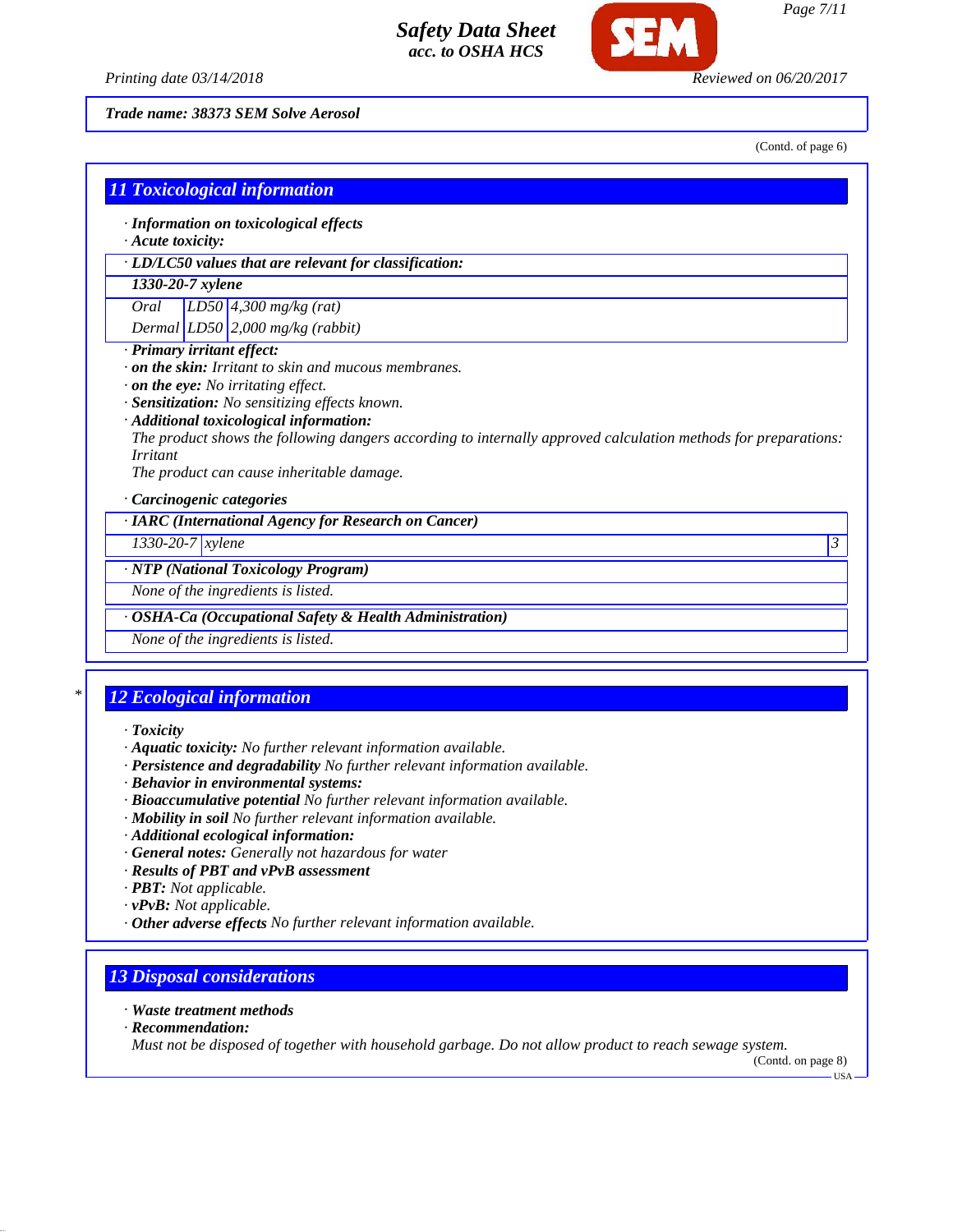

**SEM** 

*Trade name: 38373 SEM Solve Aerosol*

*· Uncleaned packagings:*

*· Recommendation: Disposal must be made according to official regulations.*

| $\cdot$ UN-Number<br>· DOT, ADR, IMDG, IATA | <b>UN1950</b>       |
|---------------------------------------------|---------------------|
| · UN proper shipping name                   |                     |
| $\cdot$ DOT                                 | Aerosols, flammable |
| $\cdot$ ADR                                 | 1950 Aerosols       |
| $\cdot$ IMDG                                | <b>AEROSOLS</b>     |
| ·IATA                                       | AEROSOLS, flammable |
| · Transport hazard class(es)                |                     |
| $\cdot$ DOT                                 |                     |
|                                             |                     |
|                                             |                     |
|                                             |                     |
|                                             |                     |
| · Class                                     | 2.1                 |
| $-Label$                                    | 2.1                 |
| $\cdot$ ADR                                 |                     |
|                                             |                     |
| · Class                                     | 2 5F Gases          |
| $-Label$                                    | 2.1                 |
| $\cdot$ IMDG, IATA                          |                     |
|                                             |                     |
|                                             |                     |
| · Class                                     | 2.1                 |
| $\cdot$ Label                               | 2.1                 |
| · Packing group                             |                     |
| · DOT, ADR, IMDG, IATA                      | Void                |
| · Environmental hazards:                    |                     |
| · Marine pollutant:                         | N <sub>O</sub>      |
| · Special precautions for user              | Warning: Gases      |
| $\cdot$ EMS Number:                         | $F-D, S-U$          |

(Contd. of page 7)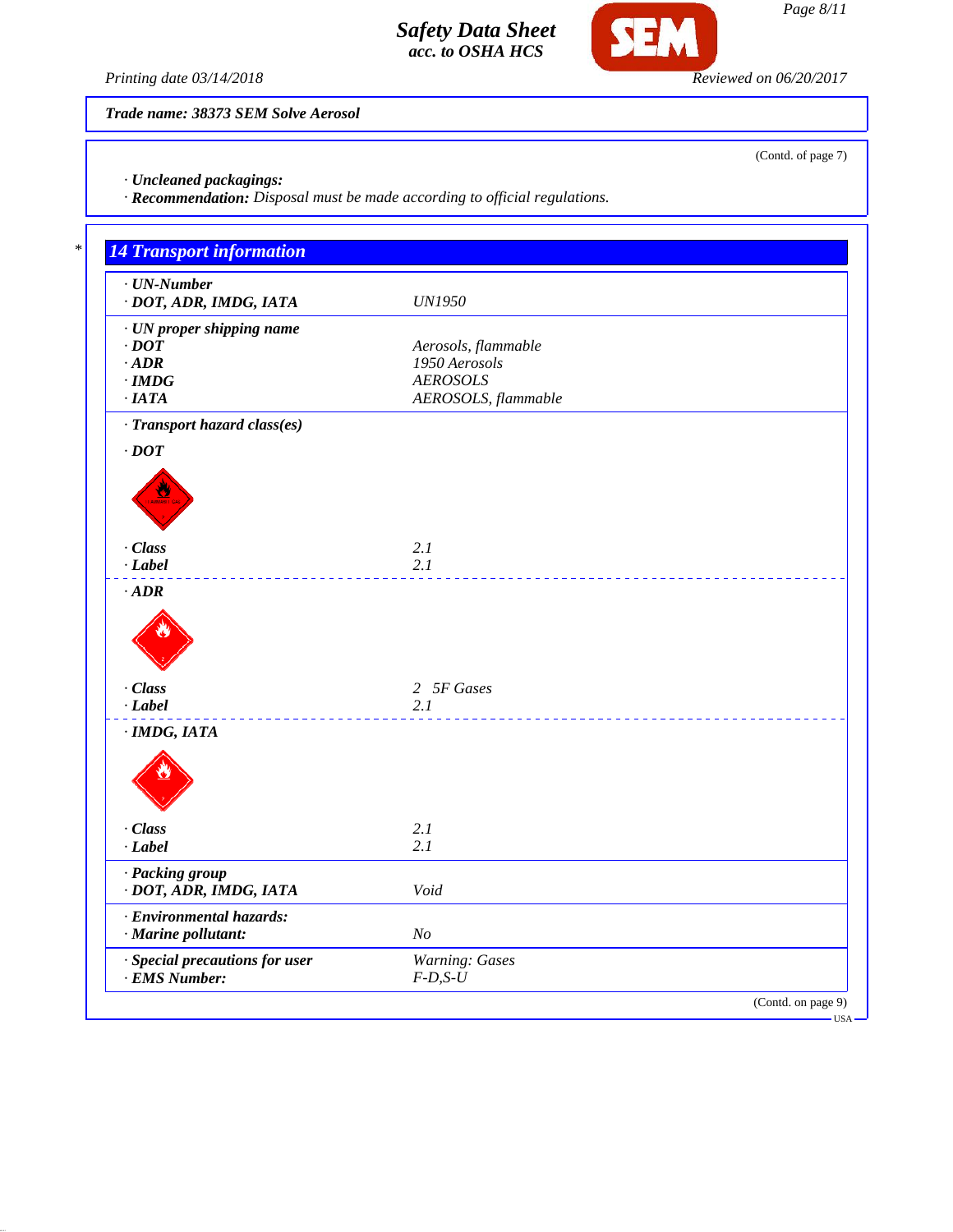*Printing date 03/14/2018 Reviewed on 06/20/2017*

**SEM** 

|  |  | Trade name: 38373 SEM Solve Aerosol |
|--|--|-------------------------------------|
|  |  |                                     |

|                                                                                     | (Contd. of page 8)                                                                                                                                                                                                                                                                                                                                                                                                                                                                                                                                                                   |
|-------------------------------------------------------------------------------------|--------------------------------------------------------------------------------------------------------------------------------------------------------------------------------------------------------------------------------------------------------------------------------------------------------------------------------------------------------------------------------------------------------------------------------------------------------------------------------------------------------------------------------------------------------------------------------------|
| · Stowage Code<br>· Segregation Code                                                | SW1 Protected from sources of heat.<br>SW22 For AEROSOLS with a maximum capacity of 1 litre:<br>Category A. For AEROSOLS with a capacity above 1 litre:<br>Category B. For WASTE AEROSOLS: Category C, Clear of living<br>quarters.<br>SG69 For AEROSOLS with a maximum capacity of 1 litre:<br>Segregation as for class 9. Stow "separated from" class 1 except for<br>division 1.4. For AEROSOLS with a capacity above 1 litre:<br>Segregation as for the appropriate subdivision of class 2. For<br>WASTE AEROSOLS: Segregation as for the appropriate subdivision<br>of class 2. |
| · Transport in bulk according to Annex II of<br><b>MARPOL73/78 and the IBC Code</b> | Not applicable.                                                                                                                                                                                                                                                                                                                                                                                                                                                                                                                                                                      |
| · Transport/Additional information:                                                 |                                                                                                                                                                                                                                                                                                                                                                                                                                                                                                                                                                                      |
| $\cdot$ DOT<br>· Quantity limitations                                               | On passenger aircraft/rail: 75 kg<br>On cargo aircraft only: 150 kg                                                                                                                                                                                                                                                                                                                                                                                                                                                                                                                  |
| $\cdot$ ADR<br>$\cdot$ Excepted quantities (EQ)                                     | Code: E0<br>Not permitted as Excepted Quantity                                                                                                                                                                                                                                                                                                                                                                                                                                                                                                                                       |
| $\cdot$ IMDG<br>$\cdot$ Limited quantities (LQ)<br>$\cdot$ Excepted quantities (EQ) | IL<br>Code: E0<br>Not permitted as Excepted Quantity                                                                                                                                                                                                                                                                                                                                                                                                                                                                                                                                 |
| · UN "Model Regulation":                                                            | UN 1950 AEROSOLS, 2.1                                                                                                                                                                                                                                                                                                                                                                                                                                                                                                                                                                |

# *\* 15 Regulatory information*

*· Safety, health and environmental regulations/legislation specific for the substance or mixture · Sara*

| · Section 355 (extremely hazardous substances):               |  |  |  |
|---------------------------------------------------------------|--|--|--|
| None of the ingredient is listed.                             |  |  |  |
| · Section 313 (Specific toxic chemical listings):             |  |  |  |
| $1330 - 20 - 7$ xylene                                        |  |  |  |
| · TSCA (Toxic Substances Control Act):                        |  |  |  |
| 1330-20-7 xylene                                              |  |  |  |
| · TSCA new (21st Century Act) (Substances not listed)         |  |  |  |
| 64742-89-8 Solvent naphtha (petroleum), light aliph.          |  |  |  |
| 68476-86-8 Petroleum gases, liquefied, sweetened              |  |  |  |
| · Proposition 65                                              |  |  |  |
| Chemicals known to cause cancer:                              |  |  |  |
| $1330 - 20 - 7$ <i>xylene</i>                                 |  |  |  |
| · Chemicals known to cause reproductive toxicity for females: |  |  |  |
| None of the ingredients is listed.                            |  |  |  |
| $(Contd)$ on page $10$                                        |  |  |  |

*Page 9/11*

(Contd. on page USA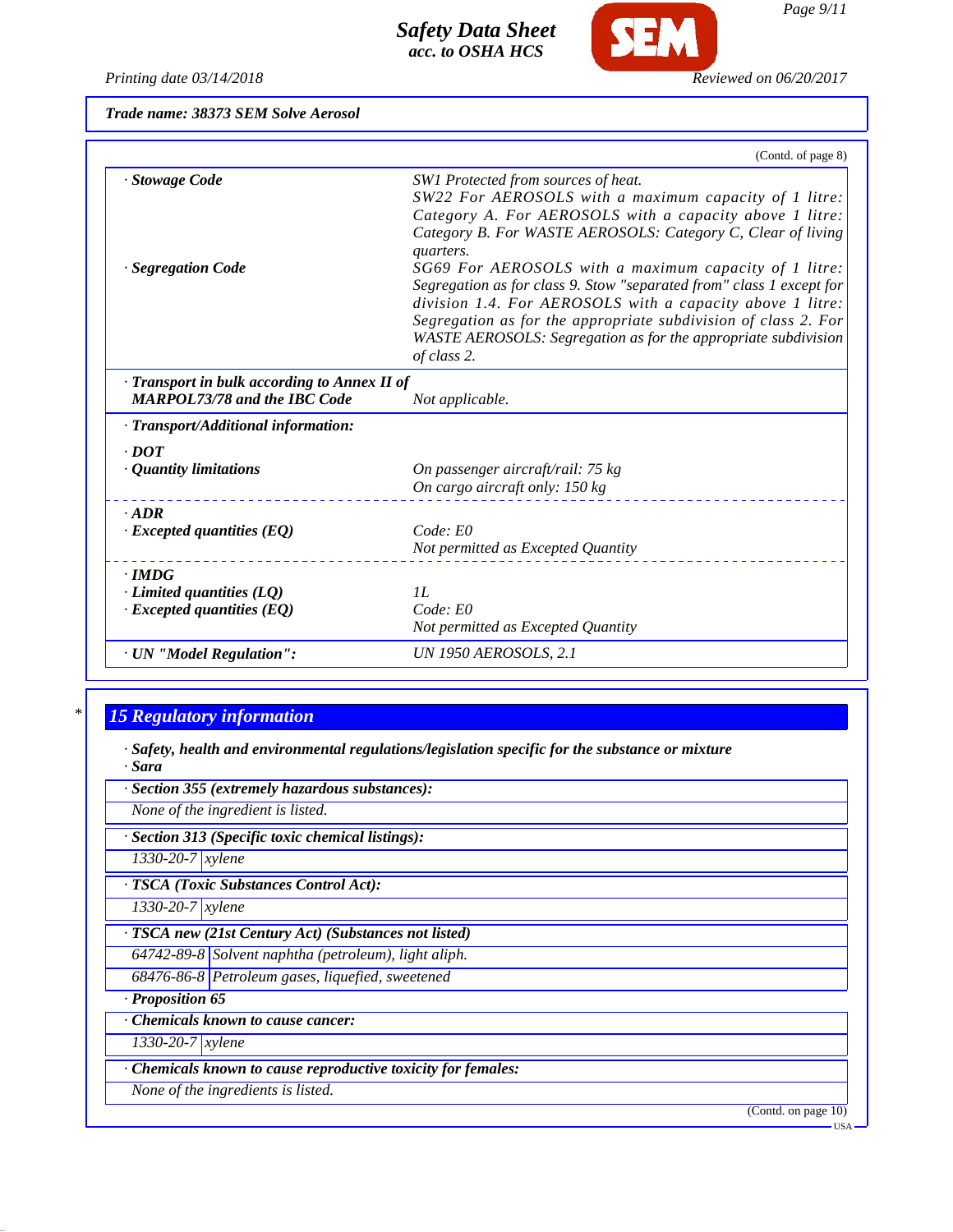

*Page 10/11*

(Contd. of page 9)

*Printing date 03/14/2018 Reviewed on 06/20/2017*

*Trade name: 38373 SEM Solve Aerosol*

*· Chemicals known to cause reproductive toxicity for males:*

*None of the ingredients is listed.*

*· Chemicals known to cause developmental toxicity:*

*None of the ingredients is listed.*

*· Cancerogenity categories*

*· EPA (Environmental Protection Agency)*

*1330-20-7 xylene I* 

*· TLV (Threshold Limit Value established by ACGIH)*

*1330-20-7 xylene A4*

*· NIOSH-Ca (National Institute for Occupational Safety and Health)*

*None of the ingredients is listed.*

*· GHS label elements The product is classified and labeled according to the Globally Harmonized System (GHS).*

*· Hazard pictograms*



*· Signal word Danger*

*· Hazard-determining components of labeling:*

*Solvent naphtha (petroleum), light aliph.*

*· Hazard statements*

*H222 Extremely flammable aerosol.*

*H280 Contains gas under pressure; may explode if heated.*

*H315 Causes skin irritation.*

*H340 May cause genetic defects.*

*H350 May cause cancer.*

*H304 May be fatal if swallowed and enters airways.*

*· Precautionary statements*

- *P201 Obtain special instructions before use.*
- *P202 Do not handle until all safety precautions have been read and understood.*
- *P210 Keep away from heat/sparks/open flames/hot surfaces. No smoking.*
- *P211 Do not spray on an open flame or other ignition source.*
- *P251 Pressurized container: Do not pierce or burn, even after use.*
- *P264 Wash thoroughly after handling.*
- *P280 Wear protective gloves/protective clothing/eye protection/face protection.*

*P301+P310 If swallowed: Immediately call a poison center/doctor.*

- *P321 Specific treatment (see on this label).*
- *P331 Do NOT induce vomiting.*

*P302+P352 If on skin: Wash with plenty of water.*

*P308+P313 IF exposed or concerned: Get medical advice/attention.*

*P362+P364 Take off contaminated clothing and wash it before reuse.*

*P332+P313 If skin irritation occurs: Get medical advice/attention.*

*P405 Store locked up.*

*P410+P403 Protect from sunlight. Store in a well-ventilated place.*

*P410+P412 Protect from sunlight. Do not expose to temperatures exceeding 50°C/122°F.*

*P501 Dispose of contents/container in accordance with local/regional/national/international regulations.*

(Contd. on page 11)

USA